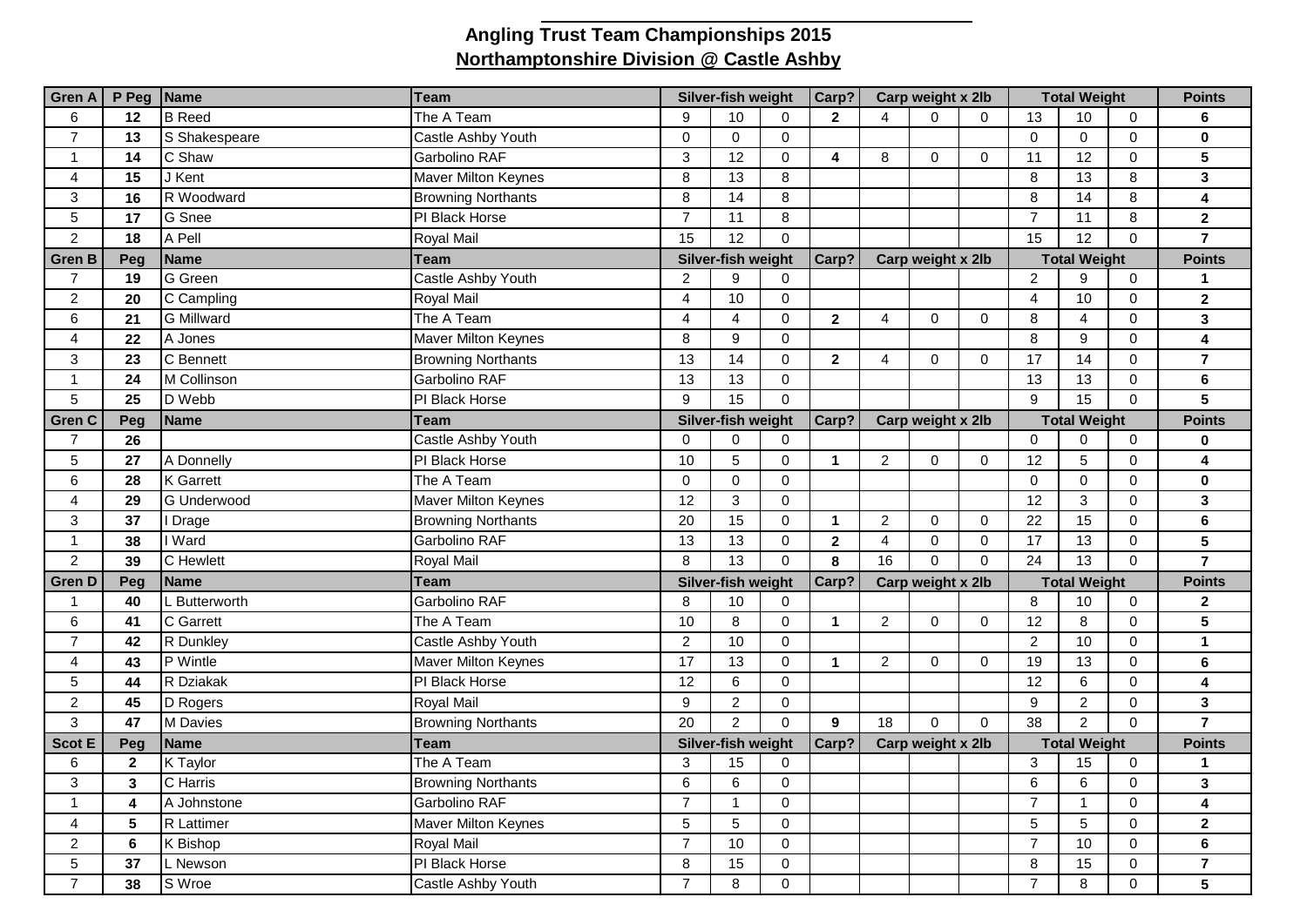| <b>Scot F</b>   | Peg            | Name                 | <b>Team</b>               |                 | Silver-fish weight |                | Carp? |  | Carp weight x 2lb |                     |                     | <b>Total Weight</b>     |               | <b>Points</b>           |
|-----------------|----------------|----------------------|---------------------------|-----------------|--------------------|----------------|-------|--|-------------------|---------------------|---------------------|-------------------------|---------------|-------------------------|
| $\overline{4}$  | $\overline{7}$ | Smith                | Maver Milton Keynes       | 20              | 12                 | 8              |       |  |                   |                     | 20                  | 12                      | 8             | 6                       |
| $\overline{7}$  | 8              | P Lovell             | Castle Ashby Youth        | 24              | $\mathbf 0$        | $\mathbf 0$    |       |  |                   |                     | 24                  | $\mathbf 0$             | $\mathbf 0$   | $\overline{7}$          |
| $5\phantom{.0}$ | 9              | N Fawkes             | PI Black Horse            | 10              | 6                  | $\mathbf 0$    |       |  |                   |                     | 10                  | 6                       | $\mathbf 0$   | $\overline{\mathbf{3}}$ |
| $\mathbf{1}$    | 32             | A Beasley            | Garbolino RAF             | 16              | $\overline{7}$     | $\mathbf 0$    |       |  |                   |                     | 16                  | $\overline{7}$          | $\mathbf 0$   | 4                       |
| 3               | 33             | G Howie              | <b>Browning Northants</b> | 6               | 12                 | $\mathbf 0$    |       |  |                   |                     | 6                   | 12                      | $\mathbf 0$   | $\mathbf{2}$            |
| 6               | 35             | <b>B</b> Coles       | The A Team                | $\overline{4}$  | $\mathbf 0$        | $\overline{0}$ |       |  |                   |                     | $\overline{4}$      | $\mathbf 0$             | $\mathbf 0$   | $\mathbf{1}$            |
| $\overline{2}$  | 36             | S Bull               | Royal Mail                | 18              | $\overline{2}$     | $\overline{0}$ |       |  |                   |                     | 18                  | $\overline{2}$          | $\mathbf{0}$  | 5                       |
| <b>Scot G</b>   | Peg            | Name                 | <b>Team</b>               |                 | Silver-fish weight |                | Carp? |  | Carp weight x 2lb |                     | <b>Total Weight</b> |                         |               | <b>Points</b>           |
| 6               | 10             | P Bardell            | The A Team                | 32              | 8                  | $\mathbf 0$    |       |  |                   |                     | 32                  | 8                       | $\mathbf 0$   | $\overline{7}$          |
| $\overline{2}$  | 11             | M Wheeler            | Royal Mail                | $\overline{22}$ | 12                 | $\mathbf 0$    |       |  |                   |                     | 22                  | 12                      | $\mathbf 0$   | $\overline{\mathbf{4}}$ |
| $\overline{7}$  | 12             | J Price              | Castle Ashby Youth        | 10              | $\mathbf 0$        | $\mathbf 0$    |       |  |                   |                     | 10                  | $\mathbf 0$             | $\mathbf 0$   | $\mathbf{1}$            |
| 5               | 13             | G Smith              | PI Black Horse            | 25              | 12                 | $\mathbf 0$    |       |  |                   |                     | 25                  | 12                      | $\mathbf 0$   | 5                       |
| $\mathbf{1}$    | 13A            | M Dalziel            | Garbolino RAF             | 30              | $\mathbf 0$        | $\overline{0}$ |       |  |                   |                     | 30                  | $\mathbf 0$             | $\mathbf 0$   | 6                       |
| 3               | 30             | G Young              | <b>Browning Northants</b> | 10              | 5                  | $\mathbf 0$    |       |  |                   |                     | 10                  | $5\phantom{.0}$         | $\mathbf 0$   | $\mathbf{2}$            |
| $\overline{4}$  | 31             | P Patton             | Maver Milton Keynes       | 20              | $\overline{7}$     | $\Omega$       |       |  |                   |                     | 20                  | $\overline{7}$          | $\Omega$      | $\mathbf{3}$            |
| <b>Brick H</b>  | Peg            | Name                 | <b>Team</b>               |                 | Silver-fish weight |                |       |  |                   | <b>Total Weight</b> |                     |                         | <b>Points</b> |                         |
| $\overline{4}$  | 8              | D Martin             | Maver Milton Keynes       |                 |                    |                |       |  |                   |                     | 3                   | 6                       | $\mathbf 0$   | $\mathbf{2}$            |
| $\overline{2}$  | 9              | N Cowap              | Royal Mail                |                 |                    |                |       |  |                   |                     | $\overline{c}$      | $\overline{2}$          | $\pmb{0}$     | $\mathbf{1}$            |
| $\mathbf{1}$    | 10             | S Reid               | Garbolino RAF             |                 |                    |                |       |  |                   |                     | 16                  | 6                       | $\mathbf{0}$  | 6                       |
| $\overline{7}$  | 11             | R King               | Castle Ashby Youth        |                 |                    |                |       |  |                   |                     | 44                  | 12                      | $\mathbf 0$   | $\overline{7}$          |
| 6               | 17             | $\overline{C}$ Scott | The A Team                |                 |                    |                |       |  |                   |                     | 10                  | 14                      | $\mathbf 0$   | 3                       |
| 5               | 18             | A Slater             | PI Black Horse            |                 |                    |                |       |  |                   |                     | 15                  | 8                       | $\mathbf 0$   | 5                       |
| 3               | 20             | M Moody              | <b>Browning Northants</b> |                 |                    |                |       |  |                   |                     | 15                  | $\overline{0}$          | $\mathbf 0$   | $\overline{\mathbf{4}}$ |
| Brick.          | Peg            | Name                 | <b>Team</b>               |                 | Silver-fish weight |                |       |  |                   |                     |                     | <b>Total Weight</b>     |               | <b>Points</b>           |
| $\overline{7}$  | 4              | F Pizzimenti         | Castle Ashby Youth        |                 |                    |                |       |  |                   |                     | $\overline{7}$      | $\overline{12}$         | $\mathbf 0$   | 4                       |
| 4               | 5              | Pretty               | Maver Milton Keynes       |                 |                    |                |       |  |                   |                     | $\bf 8$             | 12                      | 0             | 6                       |
| $\overline{2}$  | 6              | M Bodily             | Royal Mail                |                 |                    |                |       |  |                   |                     | $\boldsymbol{2}$    | 10                      | $\mathbf{0}$  | $\mathbf{2}$            |
| 6               | 21             | M Whaddam            | The A Team                |                 |                    |                |       |  |                   |                     | $\mathbf{1}$        | $\overline{4}$          | $\mathbf{0}$  | $\mathbf{1}$            |
| 3               | 23             | <b>B</b> Smith       | <b>Browning Northants</b> |                 |                    |                |       |  |                   |                     | $\overline{7}$      | $\mathbf 0$             | $\mathbf 0$   | $\overline{\mathbf{3}}$ |
| 5               | 24             | <b>B</b> Sharpe      | PI Black Horse            |                 |                    |                |       |  |                   |                     | 8                   | $\mathbf 0$             | $\mathbf 0$   | 5                       |
| $\mathbf{1}$    | 26             | <b>B</b> Bright      | Garbolino RAF             |                 |                    |                |       |  |                   |                     | 16                  | $\overline{4}$          | $\mathbf{0}$  | $\overline{7}$          |
|                 |                |                      | Round 1                   |                 |                    |                |       |  |                   |                     | 687                 | 5                       | $\mathbf 0$   |                         |
|                 |                |                      | Round 2                   |                 |                    |                |       |  |                   |                     | 900                 | $\overline{\mathbf{3}}$ | 12            |                         |
|                 |                |                      | Round 3                   |                 |                    |                |       |  |                   |                     | 684                 | 13                      | 8             |                         |
|                 |                |                      | Round 4                   |                 |                    |                |       |  |                   |                     | 1102                | 5                       | 8             |                         |
|                 |                |                      | Round 5                   |                 |                    |                |       |  |                   |                     | 396                 | 12                      | 8             |                         |
|                 |                |                      | Round 6                   |                 |                    |                |       |  |                   |                     | 784                 | $\mathbf{1}$            | $\mathbf 0$   |                         |

## **Round 6**

| <b>Team</b>              | Peg | $\overline{\phantom{0}}$ |   |   |               | - |  | . . | <b>Points</b> |
|--------------------------|-----|--------------------------|---|---|---------------|---|--|-----|---------------|
| Garbolino RAF            |     |                          |   | w | ∽<br><u>.</u> |   |  |     | -45           |
| <b>PI Black</b><br>Horse |     | -                        | - |   |               | - |  |     | 40            |